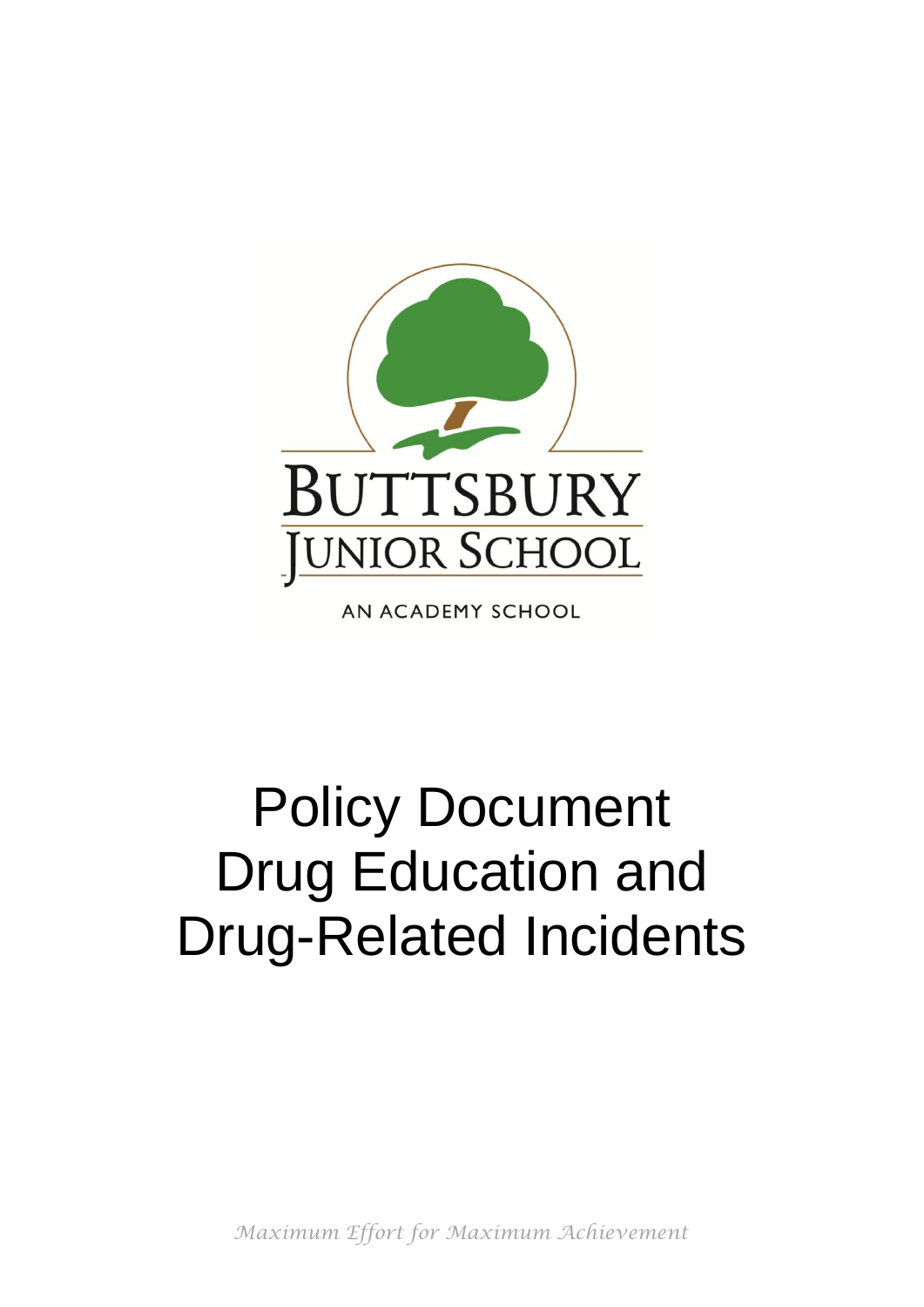

**Contents**

| <b>AIMS</b>                                                                                                                                                                                                                                                                                                             | 3                                                                                |
|-------------------------------------------------------------------------------------------------------------------------------------------------------------------------------------------------------------------------------------------------------------------------------------------------------------------------|----------------------------------------------------------------------------------|
| <b>INTRODUCTION</b>                                                                                                                                                                                                                                                                                                     | 3                                                                                |
| <b>DEFINITIONS</b>                                                                                                                                                                                                                                                                                                      | 4                                                                                |
| <b>RATIONALE</b><br>Education<br>Welfare                                                                                                                                                                                                                                                                                | 4<br>4<br>5                                                                      |
| <b>CONFIDENTIALITY</b>                                                                                                                                                                                                                                                                                                  | 5                                                                                |
| <b>MEDICINES</b>                                                                                                                                                                                                                                                                                                        | 5                                                                                |
| <b>STAFF RESPONSIBILITY</b>                                                                                                                                                                                                                                                                                             | 5                                                                                |
| THE TAUGHT CURRICULUM<br>Scheme of Work<br>Monitoring and Assessment<br><b>External Contributors</b>                                                                                                                                                                                                                    | 5<br>5<br>6<br>6                                                                 |
| <b>PROCEDURES</b><br>Incidents<br>School Response<br><b>Involving Parents</b><br>Incident Management<br><b>Staff Conduct and Drugs</b><br>Monitoring and Record Keeping<br><b>Discipline</b><br>Media                                                                                                                   | 6<br>6<br>$\overline{7}$<br>$\overline{7}$<br>$\overline{7}$<br>8<br>8<br>8<br>8 |
| <b>DRUG RELATED INCIDENTS: SCENARIOS</b><br>Drugs or equipment are discovered<br>1.<br>(sharps or needle-stick injuries)                                                                                                                                                                                                | 9<br>9                                                                           |
| A pupil is found in possession of a drug<br>2.<br>A pupil is thought to be in possession of a drug<br>3.<br>A pupil discloses that they are using drugs<br>4.<br>A pupil discloses that parents misuse drugs<br>5.<br>The school discovers a pupil dealing in school<br>6.<br>7. Staff suspect a pupil has taken a drug | 10<br>10<br>10<br>10<br>10<br>11                                                 |
| 8.<br>Parents under the influence of drugs on school premises                                                                                                                                                                                                                                                           | 11                                                                               |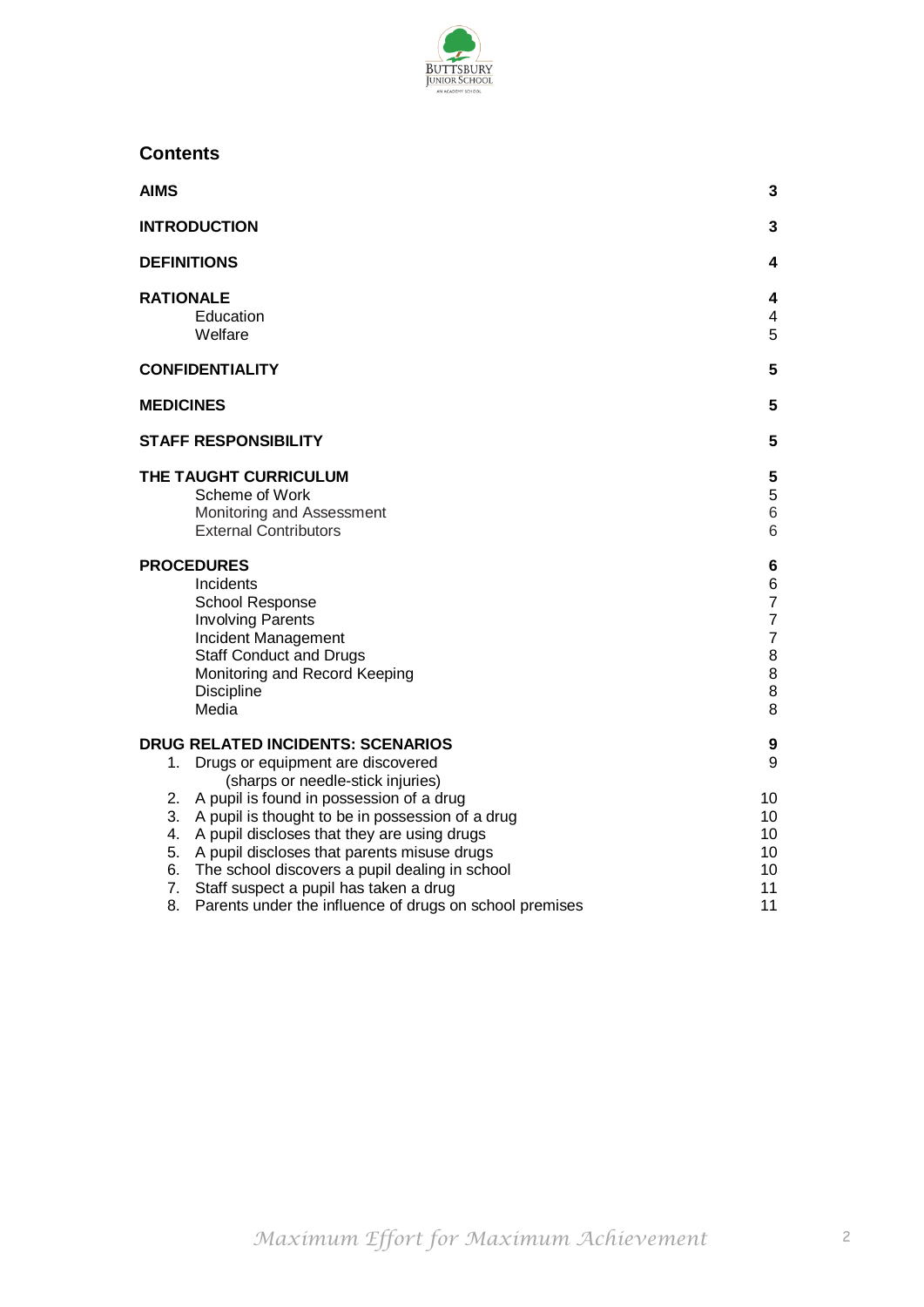

## **AIMS**

The school intends to sustain the standards required to meet the Healthy Schools' Enhanced Award. These standards are implicit in all the activities that the school undertakes and its aims are therefore:

- To create a shared vision of the healthy school this is reflected in the aims, policies and management of the school, and propagated by effective communication among all stakeholders.
- To enable members of the school community, including pupils, to become actively involved in the development of the healthy school.
- To establish a school climate of respect, tolerance and equal opportunity, in which individuals are valued, and positive relationships and self-esteem flourish.
- To develop effective health related policies reflecting legal requirements and nonstatutory guidance.
- To ensure all pupils follow a planned and progressive PSHE and citizenship curriculum.
- To ensure that teaching is informed, reflecting learning objectives and the needs of pupils; promoting high personal achievement and life-long enthusiasm for learning.
- To provide a safe, secure and stimulating physical environment that promotes the health and well-being of all members of the school.
- To provide effective pastoral support for pupils.
- To promote the professional development, health and welfare of staff.
- To work effectively with parents and the wider community in order to promote the development of pupils and the healthy school, providing a supportive framework of team spirit within which all parties can be, or prepare to be, effective citizens.

## **INTRODUCTION**

This Policy seeks to ensure:

- That young people in our school receive an education that enables them to grow up confidently, knowledgably, competently and safely in a drug using world.
- That young people get consistent messages about living a healthy lifestyle and the inappropriateness of drug misuse.
- That drug related incidents are addressed throughout our school in a consistent manner

Teachers, support staff, governors, parents/carers, pupils and professionals from relevant agencies including police and LA advisors, have been consulted in the formulation of this policy, which is based on *Guidance for Schools (DfE and ACPO drug advice for schools 2012).*

Copies of this policy will be available for members of the public to read in school upon request. It will also be placed on the school's website.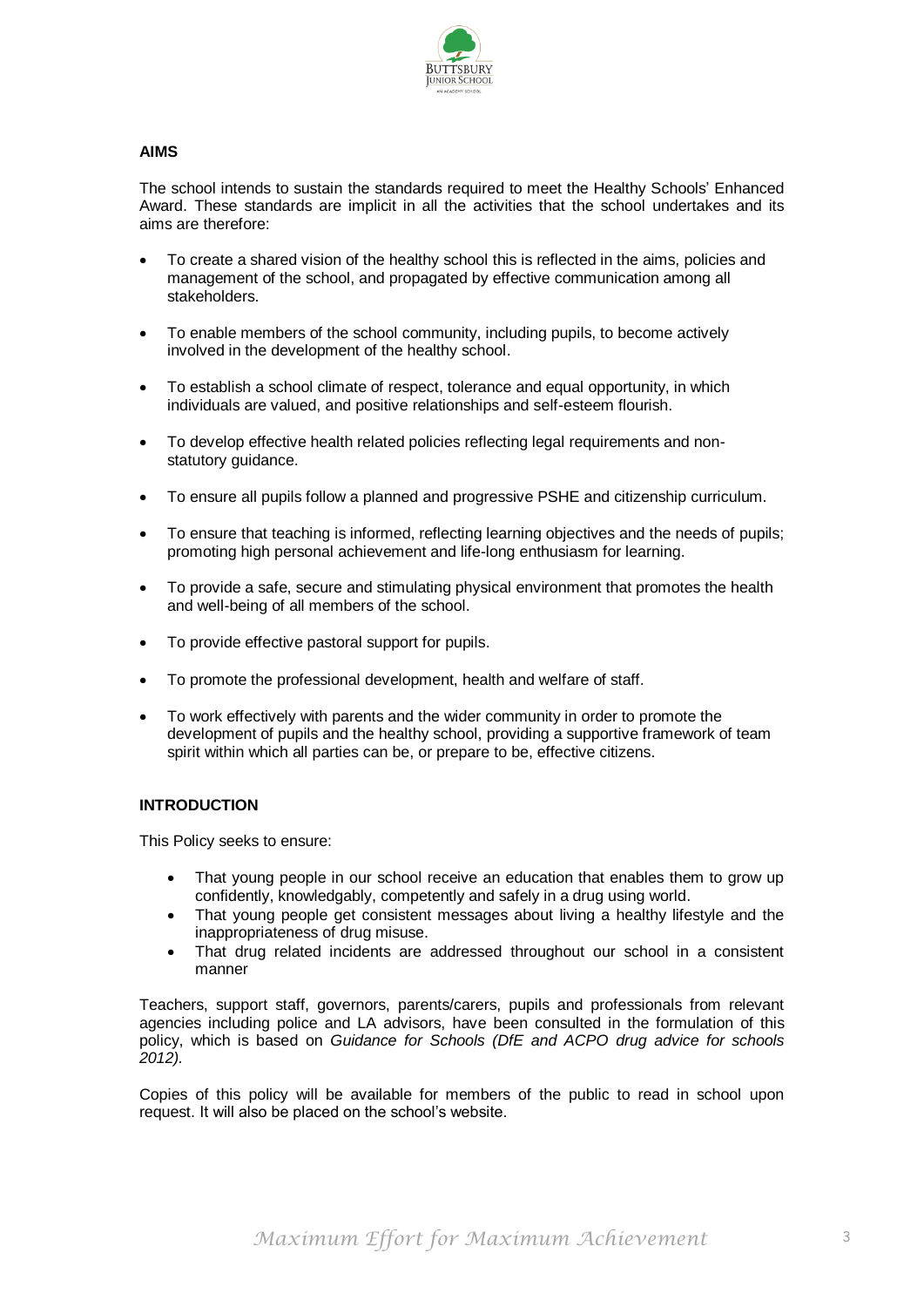

*At the time of issue of this reviewed policy, there is increasing national and governmental concern about the effects of alcohol in our society. Alcohol is specifically mentioned by name in this document, and there is also specific alcohol-related work in the PSHE and NC Science Schemes of Work. Nonetheless, the school should be especially aware of alcohol-related questions and incidents.*

## **DEFINITIONS**

We define a drug as being:

 *A substance people take to change the way they feel, think or behave.* (*UN Office on Drugs and Crime*)

Throughout this policy, "drug" refers to all drugs:

- Illegal drugs (Misuse of Drugs Act 1971)
- All legal drugs, including alcohol, tobacco and volatile substances
- Prescribed medicines
- Over-the-counter medicines
- Psychoactive Substances (These drugs mimic illegal drugs but are in fact legal although they can be unsafe to use).

We define drug misuse to be:

*…the taking of a substance which harms, or threatens to harm, the physical or mental health, or social well being of an individual, or of other individuals, or society at large, or which is illegal. Within this definition can be placed the use of legal substances such as alcohol, solvents, the use of prescribed medicines and the taking of illegal drugs.*

**(**Adapted from the *Royal College of Psychiatrists 1987- County Child Protection Guidelines)*

#### **RATIONALE**

Our School has two responsibilities.

#### **Education**

Under the terms of the National Curriculum we are required to meet two aims:

- The school Curriculum should aim to provide opportunities for all pupils to learn and to achieve
- The school Curriculum should aim to promote pupils' spiritual, moral, social and cultural development and prepare all pupils for the opportunities, responsibilities and experiences of life.

Young people are growing up in an increasingly drug using world. During their early childhood they are exposed to messages about drug use from the media, their peers, their families and our wider society. They may experiment with drugs while still of school age and will be confronted by opportunities to use drugs throughout their lives.

If we are to prepare pupils for life in a "drug-using world", we need to ensure that all the children in our school receive an appropriate curriculum matched to their age and readiness. We need to ensure that all staff are adequately informed and trained so that the curriculum we teach and messages we convey are consistent and clear.

We recognise that many of the aspects of the curriculum contribute towards enabling young people to know how to stay safe from substance abuse, as well as to have the high self esteem and interpersonal skills that enable them to stay safe and in control.

The raising of every child's self esteem is a fundamental aim of our school.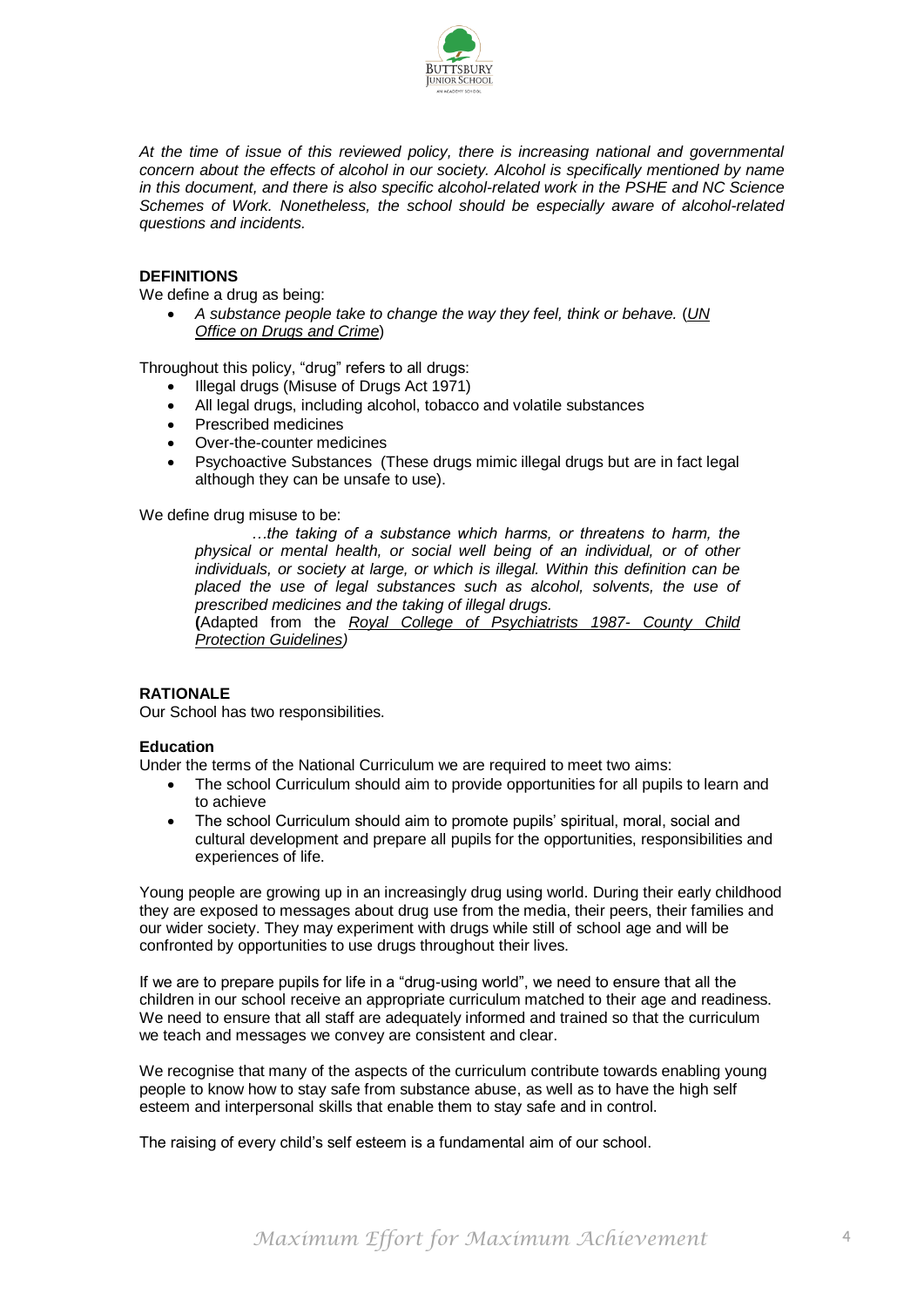

## **Welfare**

Problems with drug use can affect any one of our young people, from the youngest to the oldest. These can range from:

- Accidental exposure to a substance (medicines) or drug equipment (discarded needles)
- Inappropriate experimental or recreational use of a drug.
- Developing a drug habit or losing control of their drug use.
- A sudden and catastrophic health problem (sudden illness or collapse)
- Living within 'drug using' families or in circumstances that might make them vulnerable to future drug misuse.

A young person's own problem drug use can be:

- The main cause for concern
- A symptom of a deeper, more complex difficulty.
- One of a number of interrelated issues or concerns.

It is rare for problem drug-use to be isolated from other pastoral difficulties. In all cases, our guiding principle will be that

#### **The welfare of the young person and their peers is paramount at all times.**

## **CONFIDENTIALITY**

All adults in the school community must honour their professional responsibilities in relation to:

- Child Protection.
- Co-operating with a police investigation.
- Referral to external agencies.

All staff and any expert visitors are subject at all times to child protection (SET) procedures.

No visitor will work with young people in any unsupervised capacity unless they have been DBS checked.

#### **MEDICINES**

The school follows the *Essex County Council Code of Practice 29*-Administration of Medicines and Procedures for Dealing with Certain Medical Conditions

## **THE TAUGHT CURRICULUM**

#### **Scheme of Work**

The School uses *The Cambridgeshire Scheme of Work for PSHE*, in which Drugs Education is a key theme in Years 3 and 5. Some drug education is explicitly taught as part of the KS2 Science curriculum, and other subject areas support drug education from time to time. (Further and more detailed arrangements for PSHE, including cross-curricular links, can be found in the school's PSHE Policy.)

The entire *Scheme of Work* provides for the vital development of social and individual attitudes and skills necessary for pupils to deal well with a drug using world. However, drugs education is explicitly planned for during "Keeping Myself Safe" and "The World of Drugs", at the following times: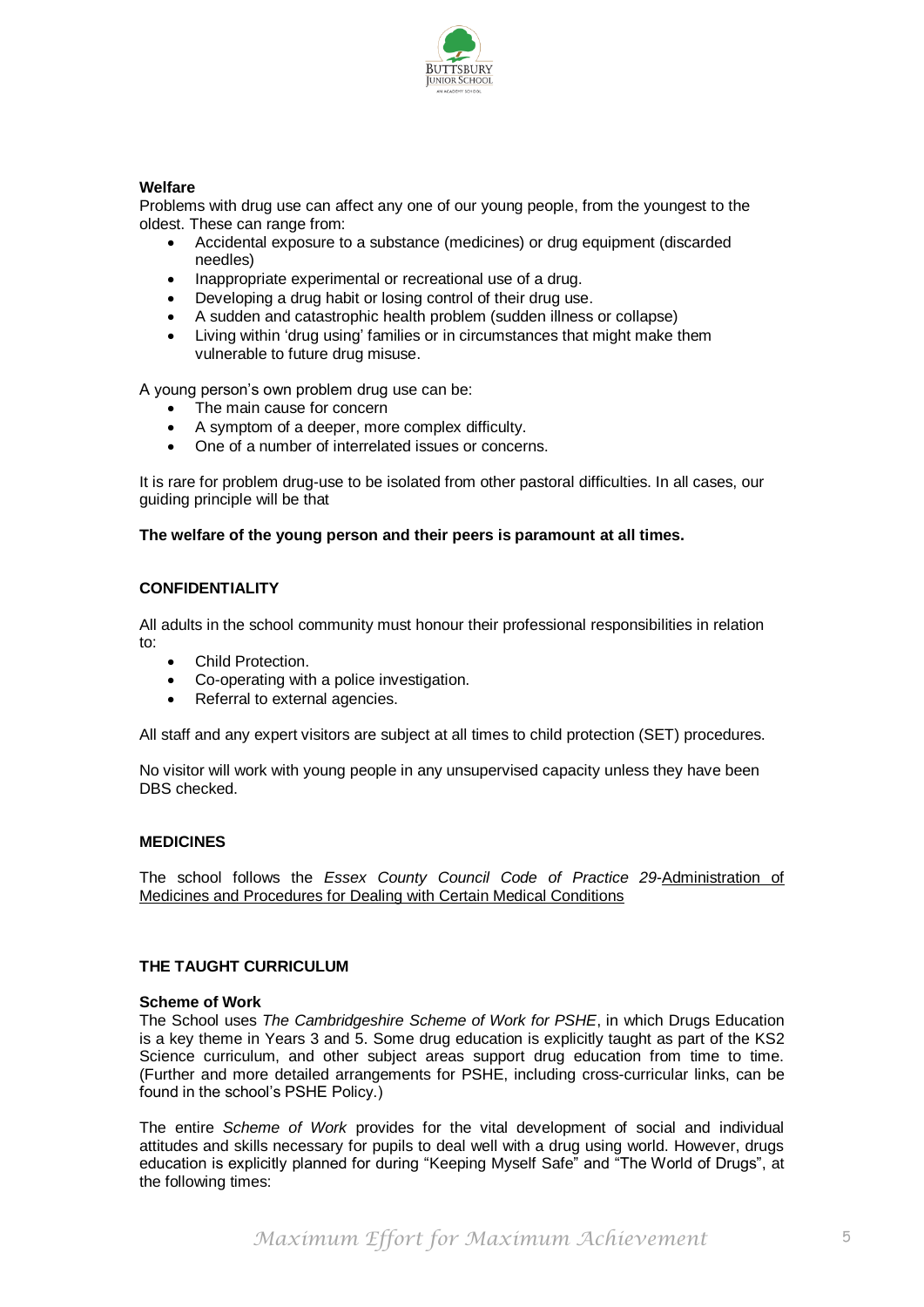

| Year 3 | <b>Medicines &amp; Drug Education (Summer Term)</b> |
|--------|-----------------------------------------------------|
| Year 4 | <b>Personal Safety (Summer Term)</b>                |
| Year 5 | Drug Awareness (Summer Term)                        |
| Year 6 | <b>Personal Safety &amp; Risks (Summer Term)</b>    |

## **STAFF RESPONSIBILITY**

Our Health Education Co-ordinator is: **Mrs Ann Robinson**  Our Named Member of Staff for Child Protection is: **Mrs Ann Robinson** Our Governor with responsibility for Child protection is: **Mr Michael McGowan**

#### **Monitoring and Assessment**

Drug Education will be monitored and assessed as part of the overall PSHE programme, and the science element in accordance with the requirements of the National Curriculum. (See the school's Assessment Policy)

#### **External Contributors**

External contributors are welcomed into lessons and are a valuable part of the range of experiences offered to children. Any visitor to the school who has unsupervised access to pupils will be subject to DBS checks. All visitors to classrooms will work to the principles outlined in this document.

#### **PROCEDURES**

The school should be prepared for any pastoral incident where drug misuse is a significant or contributory factor in relation to the immediate or long-term safety of an individual child. Schools should also be aware of the risks posed to young people by parents, carers or staff members who misuse drugs.

#### **Incidents**

Drug related incidents in schools are rarely extreme. The majority of youngsters who use drugs are "experimental" or "recreational" users rather than "habitual" users. However, all drug use carries risks and these should neither be inappropriately exaggerated nor minimised.

Using DfE advice\*, Drug incidents largely fit within the following categories:

- Drugs or associated paraphernalia are found on school premises.
- A pupil demonstrates, perhaps through actions or play, an inappropriate level of knowledge of drugs for their age.
- A pupil is found in possession of drugs or associated paraphernalia.
- A pupil is found to be supplying drugs on school premises.
- A pupil, parent/carer or staff member is thought to be under the influence of drugs.
- A staff member has information that the illegitimate sale or supply of drugs is taking place in the local area.
- A pupil discloses that they or a family member/friend are misusing drugs.

*\* Drugs - DfE and ACPO drug advice for schools 2012).*

We deem a drug incident to be within our boundaries of responsibility if it occurs:

- On school premises.
- On a school trip.
- During a residential visit.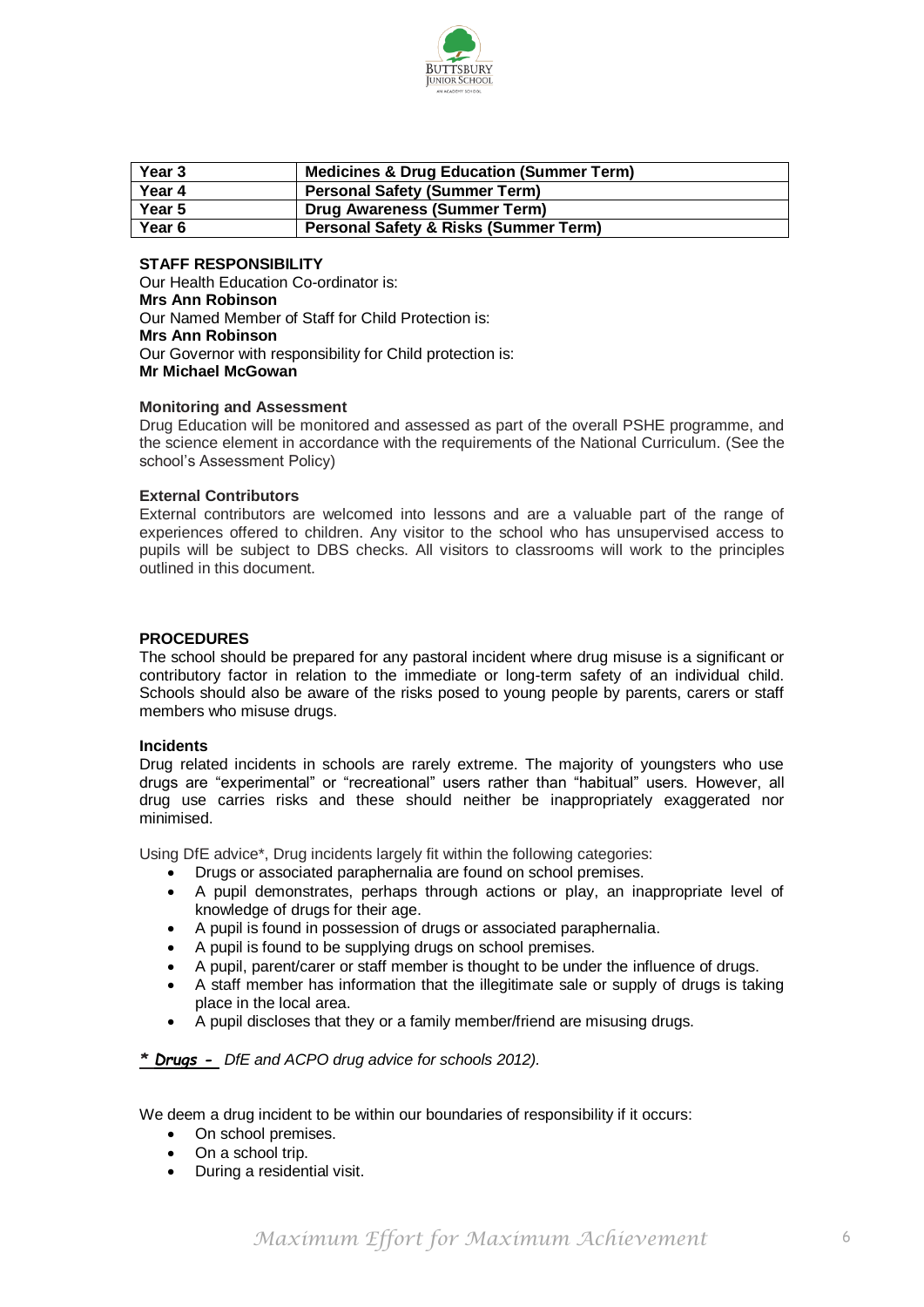

- During a work experience placement.
- On the journey to or from school.

At all other times, all staff still have a duty of care, and any child deemed to be at risk will be reported to the named person for Child Protection.

#### **School Response**

The school's response will be measured and balanced against the extent or nature of the incident. Our aim will always be to engage or re-engage young people with learning.

If it is thought that a young person has misused any substance by accident or intent, the school will treat the situation as a serious medical emergency. Medical advice and treatment will be swiftly sought.

Any use of illegal drugs, the actual supply or the offer to supply illegal drugs on school premises or on school trips will always be reported to the Police.

The use of recreational drugs (including alcohol) by pupils on school premises or on trips away from will not be tolerated.

The school, including the grounds, is at all times a no smoking establishment, and will be regularly checked for signs of drug misuse (including discarded drug-taking equipment).

When dealing with any incident, in order of priority, staff will consider:

- **Medical Support:** Immediate first aid/ambulance if required, then appropriate referral to health services.
- **Immediate Safety/welfare support:** Is the young person "at risk" from their own behaviour or that of others?
- **Pastoral Support:** Counselling and guidance.
- **Discipline:** If appropriate.

#### **Involving Parents**

As a general principle, parents will always be notified of the school's concern over a drug related incident. The only exception to this is when the headteacher feels that the welfare of the young person would be placed in greater jeopardy by this action, in which case the Child Protection Team will be consulted.

#### **Incident Management**

Staff have a professional duty to investigate and take appropriate action, either individually, or by referral, if we have reason to believe that the young person is at risk.

The school has a legal duty to ensure that illegal drug use, or the making and supply of controlled drugs does not take place on school premises or during school trips.

School staff may safely take possession of an unknown substance. The law:

*Provides that if a person took possession of a drug to prevent another committing an offence or continuing to commit an offence and then took speedy action to destroy the drug, or hand it to an authorised person, this shall be a defence to the charge of possessing a controlled drug. Sec 5 Misuse of Drugs Act 1971*

#### **Staff Conduct and Drugs**

Teachers have a duty of care to pupils entrusted to the school, including when on school trips. A member of staff may be deemed unfit to work if he or she poses a risk or potential risk to the health and safety of pupils or colleagues.

The welfare of staff with a drug problem is also an issue for schools. The National Healthy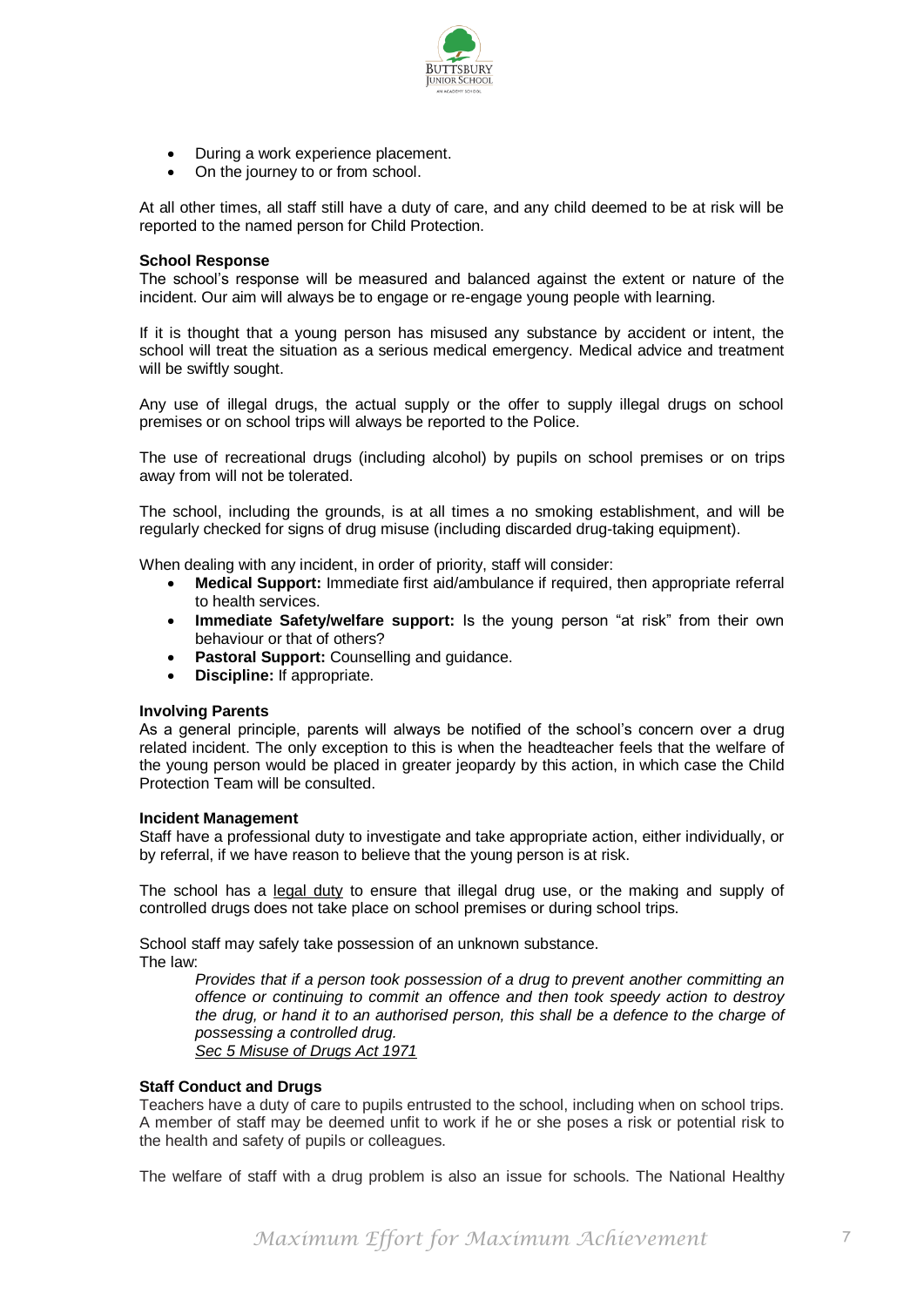

Schools' Award includes standards for schools to address the professional, health and welfare needs of staff and for ensuring that arrangements are in place for appropriate occupational health advice and support.

#### **Monitoring and Record Keeping**

We will record all drug related incidents, initially in the school record book. We will make no entry in a young person's (or member of staff's) permanent record until all evidence has been corroborated. Only factual information will be recorded. Our school will regularly follow up drug related incidents in order to monitor progress.

#### **Discipline**

The majority of young people who misuse drugs are only experimenting with them. This behaviour is still potentially dangerous, and young people must understand that the use of illegal drugs and the misuse of any substance in all circumstances is inappropriate.

Young people need to understand that the school will try to support anyone who voluntarily seeks help with drug related problems.

They also need to know clearly that bringing recreational drugs into school or onto school premises for any purpose will be dealt with severely.

As a general principle, young people who are found in possession of, or have been supplying drugs, will be excluded from school while thorough investigation can take place. During, or immediately following this exclusion, a case conference will be held to decide the most appropriate action plan.

It is our policy:

- That young people who bring recreational drugs (e.g. tobacco, alcohol or solvent) to school will be disciplined and their parents informed.
- That young people who knowingly bring illegal drugs to school will be reported to the police.
- That young people who are found in possession of illegal drugs will be reported to the police (unless in exceptional circumstances e.g. where a young person has been coerced or bullied into carrying a substance.

Once the police are involved, and if a prosecution is to follow, the school will return to a policy of counselling and supporting, with the intention of engaging the young person in learning.

The principle goal of the school will be to attempt to re-establish a working relationship with young people who have been disciplined for drug related issues.

The school reserves the right as a last resort to exclude permanently a young person who, through persistent behaviour, is placing themselves, other pupils or staff at risk. In this case the reason for exclusion will be the endangerment to themselves or others caused by their actual behaviour, rather than their drug use.

#### **Media**

All media involvement will only be dealt with by the head teacher or member of staff delegated by the head teacher, after consultation with the Press Office.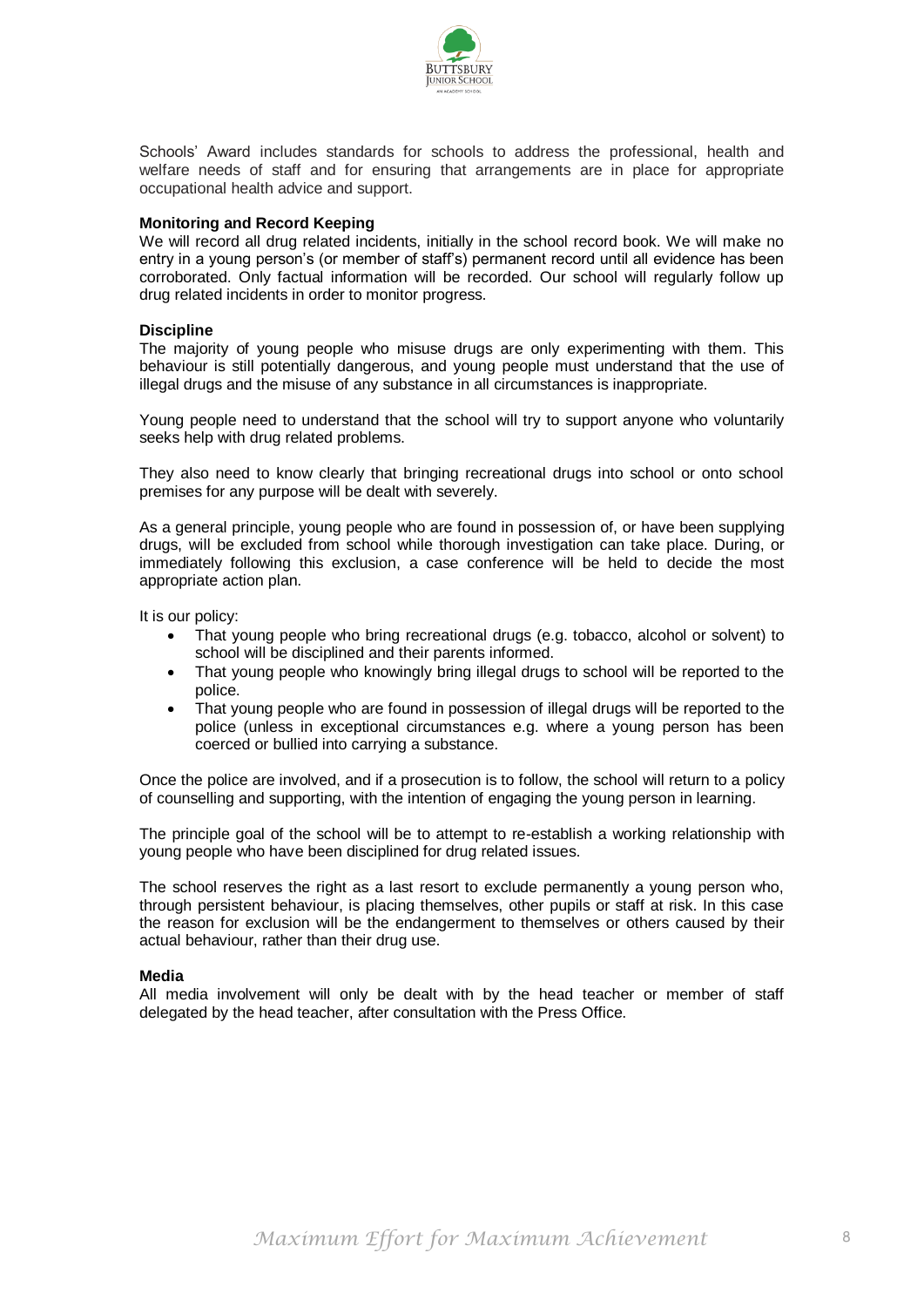

## DRUG RELATED INCIDENTS

## **SCENARIOS**

These scenarios put some of the principle of the Drugs Education Policy into a broad context to help staff who need to make a decision in an emergency.

If you are not sure how to deal with a drug-related incident, you are advised to read this section first.

(This section of the Drug Education Policy Document will be kept for reference in staff room and office).

## **Scenario 1 DRUGS OR EQUIPMENT ARE DISCOVERED ON SCHOOL PREMISES**

Staff are required to:

- Take possession and store safely
- Inform a senior member of staff as soon as possible

Senior staff will

Seek police advice re: identification of the substance and safe disposal.

In the event of a syringe being found, it will be placed in the school's 'sharps container'. Senior staff will record the incident in the school record book.

#### **COLLECTION SERVICE**

#### **Sharps or Needle-stick injuries**

Some young people will encounter injecting equipment in their community. Although the curriculum includes work on safety, and emphasises the importance of not touching any suspicious sharp or dirty object, curiosity or simple accident may still result in a needle-stick injury.

If this should happen, or even if it is suspected that it might have happened, it is **VITAL** that the following protocol is followed:

- Immediately encourage the wound to bleed and wash thoroughly with hot, soapy water
- Do not suck or allow the child to suck the wound
- Dress the wound as normal
- Inform a senior member of staff, who will immediately contact parents/carers
- **Medical attention should be sought as a matter of extreme urgency** Treatment for Hepatitis B must be started within 24 hours of exposure

#### **NHS Contact Number for advice: 111**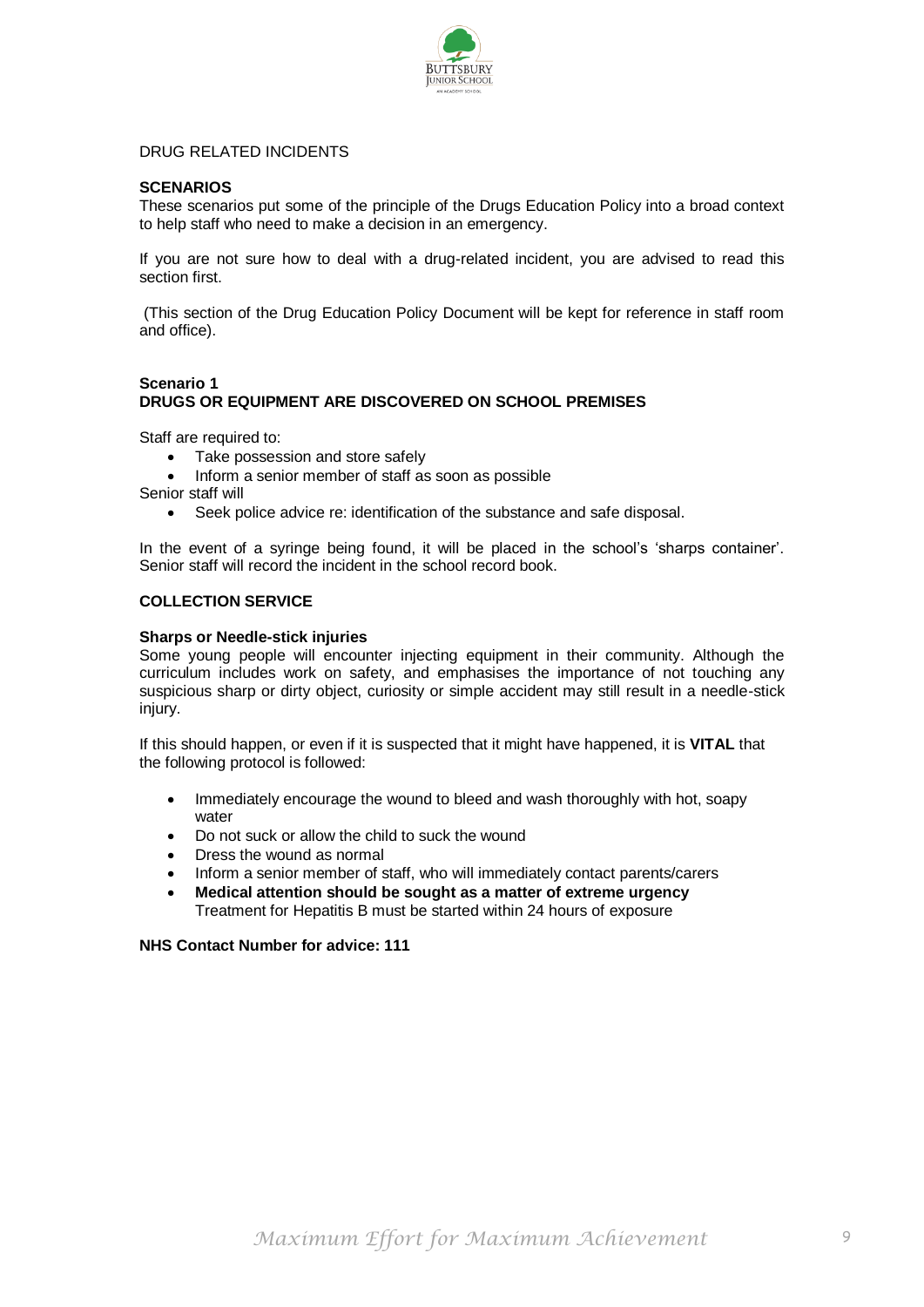

## **Scenario 2 A PUPIL IS FOUND TO BE IN POSSESSION OF A DRUG**

Staff are required to:

- Take possession of the substance and store securely
- Inform a senior member of staff
- Seek advice from police re identification of substance and safe disposal/ other legal actions
- Inform parents/carers

#### **Scenario 3 A PUPIL IS THOUGHT TO BE IN POSSESSION OF A DRUG**

Staff are required to:

- Isolate the pupil from peers and supervise at all times
- Inform a senior member of staff

Senior members of staff will

- Inform police
- Inform parents or carers

The school reserves the right to

- a) Search trays, lockers and desks of any pupil suspected of being in the possession of drugs
- b) Ask a young person to empty their pockets or open their bags.

If the young person refuses, under no circumstances will any member of staff attempt physically to search a young person. This will only be undertaken by a police officer.

## **Scenario 4 A PUPIL DISCLOSES THAT THEY ARE USING DRUGS**

Staff are required to:

- Inform a senior member of staff, who will
- Inform the Child protection Team, if the child is "at risk"
- Inform parents
- Seek advice from Community Drug and Alcohol Team, and if appropriate, Social Services.

## **Scenario 5 A PUPIL DISCLOSES THAT PARENTS/CARERS MISUSE/SUPPLY DRUGS**

Staff are required to:

- Inform a senior member of staff, who will
- Inform the Child protection Team, if the child is "at risk"
- Retain the child and notify senior staff if a parent collecting children (especially by car) seems to be intoxicated.
- **If unable to retain the child, telephone 999 and inform police**
- Inform Child Protection Team

# **Scenario 6 THE SCHOOL DISCOVERS THAT A PUPIL IS DEALING DRUGS IN SCHOOL**

Staff are required to:

- Inform a senior member of staff, who will
- Inform police
- Secure as much evidence as possible